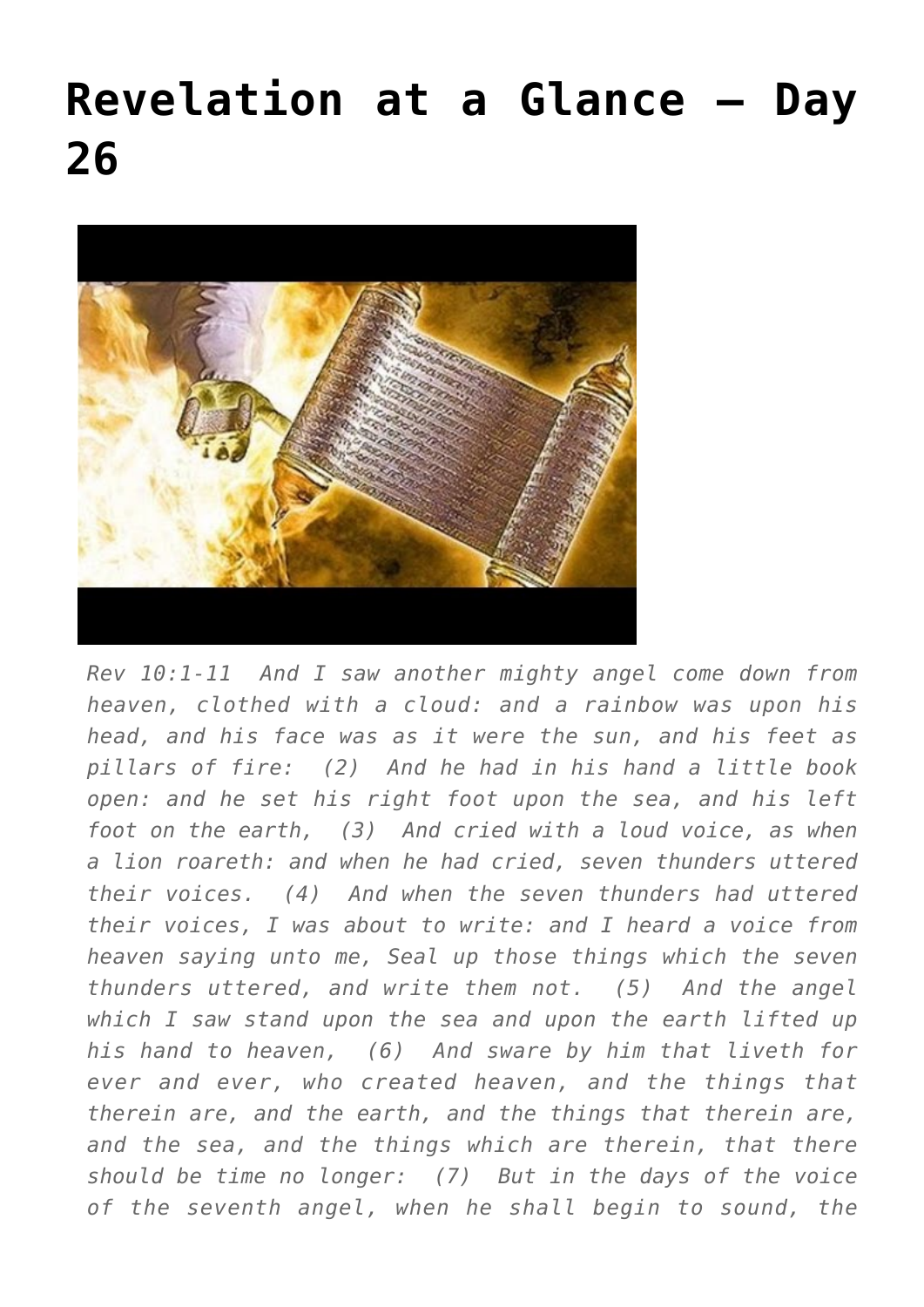*mystery of God should be finished, as he hath declared to his servants the prophets. (8) And the voice which I heard from heaven spake unto me again, and said, Go and take the little book which is open in the hand of the angel which standeth upon the sea and upon the earth. (9) And I went unto the angel, and said unto him, Give me the little book. And he said unto me, Take it, and eat it up; and it shall make thy belly bitter, but it shall be in thy mouth sweet as honey. (10) And I took the little book out of the angel's hand, and ate it up; and it was in my mouth sweet as honey: and as soon as I had eaten it, my belly was bitter. (11) And he said unto me, Thou must prophesy again before many peoples, and nations, and tongues, and kings.*

it's a new day, Reader, and despite the horrible things going on around the world, I am excited to live each day because I know I am one day closer to seeing my Saviour face-to-face. I do not fear what is about to happen because I won't be here; and neither will you, if you are born again.  $\Box$  But if you're not, there is no joy to look forward to for you. Granted, you may have a nice day here and there, but in the deepest parts of your heart, you will not have joy. There is a difference between happiness and joy. Happiness is attached to people and things in your life. But joy is in the deepest part of the heart. Every human being has a "God-shaped" hole in his heart that can only be filled by your Creator and God. Until that hole is filled with Him, joy cannot live there. (John 15:11)

As we continue our series on the Tribulation, we find that half of the world's population is gone at this point. What are people thinking? Will they be afraid? Will they repent? This post is written in 2022 and we are already wondering what in the world is going on! Abortions are legal, gay marriages are allowed, television has drag queens (even drag queens reading stories to children!!!), just to name a few. Just think of how much worse it will be during the Tribulation!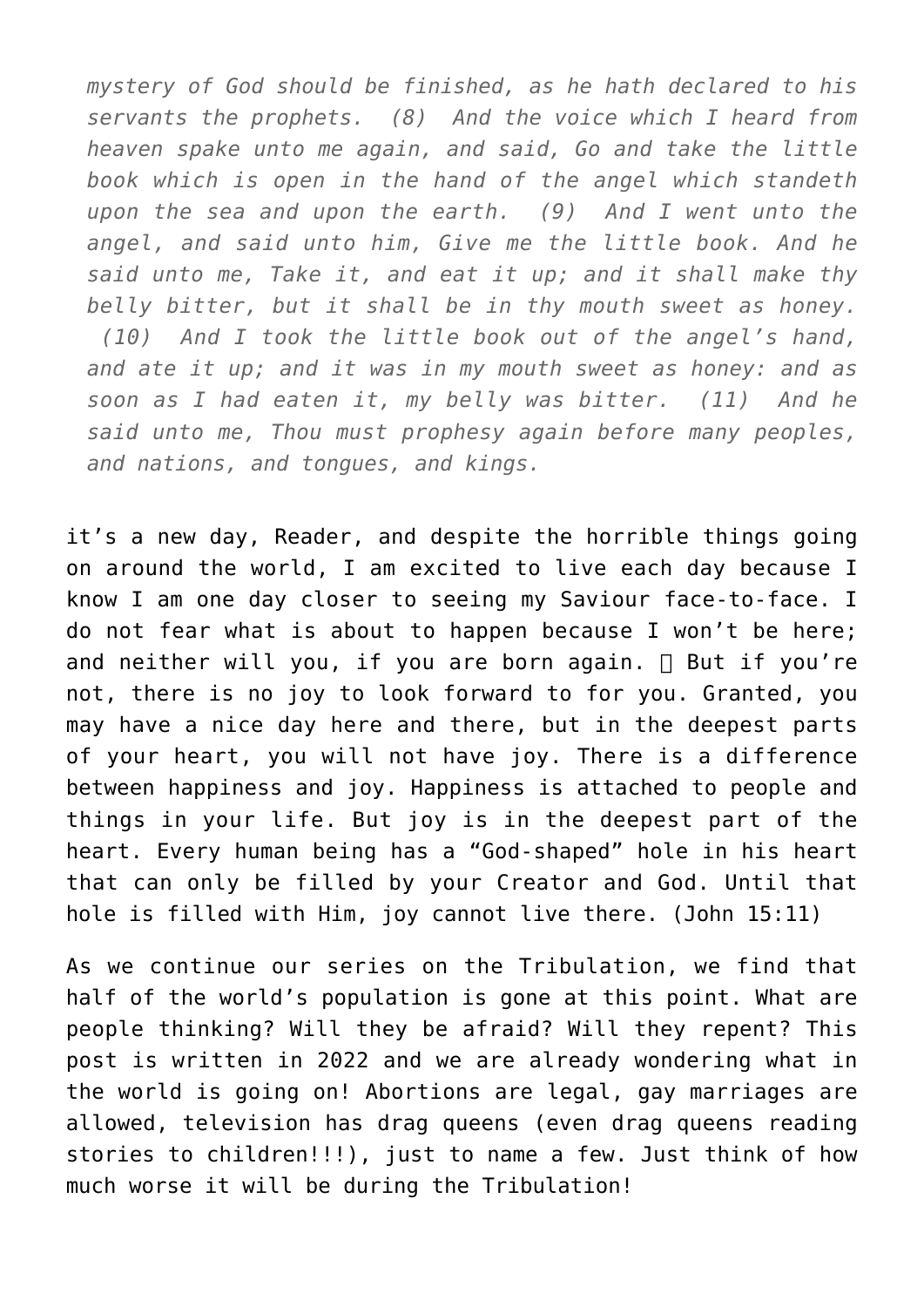The vision in today's Scriptures is considered an interlude between judgments and is John's longest vision through Revelation 13:1. Between the sixth and seventh trumpets, there is a long pause. It's as though God is asking, "Have you had enough yet"? By the end of chapter 9, we see that the world still does not repent! Well, *that* can't be good!!! This will only result in even more intense judgments.

We now read that John sees a mighty angel but he is not "like" the other angels we've seen thus far. We know this is an angel because the Greek word for angel is "aggelos," which is translated angel. Some believe this is Michael the Archangel, which makes sense because John says he sees a "mighty angel." This angel is mightier than the other angels – he's in a different class than they are. This particular angel has the following characteristics:

- clothed with a cloud similar to the coming of Jesus in Revelation 1:7
- has a rainbow on his head similar to the one around the throne of God in Revelation 4:3
- his face is like the sun similar to the countenance of Jesus in Revelation 1:16
- feet like pillars of fire similar to description of Jesus with feet like bronze "as if they burned in a furnace." Revelation 1:15

Some scholars claim that this is Jesus, but I don't believe that. Throughout the Book of Revelation, angels are used by the Lord to mete out the judgments; the judgments are not cast out by Jesus Himself. As well, Jesus is not called an angel in the entire book of Revelation. I, too, believe it may be Michael the Archangel (Jude 1:9). Furthermore, the definition for Michael is "who is like God." We see in the above characteristics that he represents the power of God. In Revelation 10:6, this angel takes an oath by the Lord Jesus that "there should be time no longer." Why would Jesus take an oath to Himself?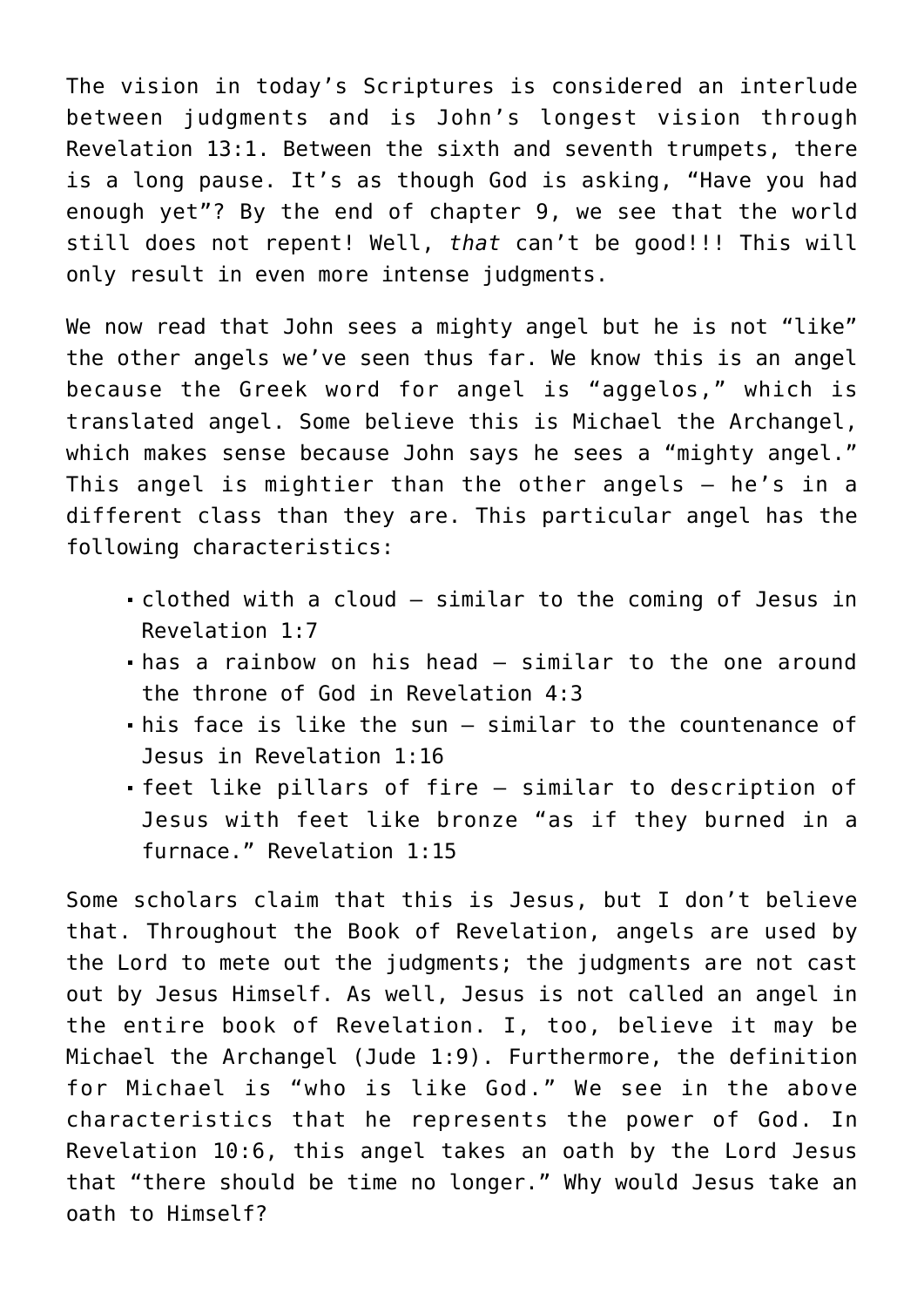We also see that this mighty angel is given complete authority over land and sea. The moment he cries out, seven thunders are heard. We know that the number seven represents God's completeness and perfection. So this may be God's voice (also see Psalm 29:3) indicating God's perfect divine wrath to follow. He will order John *not* to write these things down at this point (Revelation 10:4). Wow! I wonder what the seven thunders uttered!?? Since John could not write it down, we will have to wait to find out.

God's plan for the ages will be unfolded. Psalm 119:103 reveals to us that the Bible is sweet to our souls. But we find that the reality of judgment is not sweet but holy and bitter as well. The same results occurred when John is told to take the little book and eat it. It was sweet to the taste but bitter in his stomach! As we read God's Word, we find its content sweet and enlightening. But when there is sin in the believer's heart, God's Word judges that sin and makes it bitter in our heart of hearts so we confess and forsake it. (Hebrews 4:12)

Friend, there is coming a day of reckoning for all those who do not believe. God's Word leads to salvation through the Lord Jesus Christ and Him only. (John 14:6) Where does the bitterness lead? It is bitter to anyone who does not accept God's Word. People who do not want to repent get angry when someone tries to tell them about salvation. They get puffed up in their hearts and call you judgmental. Don't fret when this happens. They are not rejecting *you*, they are rejecting God Almighty. If you reject salvation, your bitter end is eternity in Hell. John is told to prophesy again to all possible and he surely did that through Revelation.

Friend, don't wait for the day of reckoning! Take care of your salvation before it is too late. It is no coincidence that God has placed you here for such a time as this so that you may be saved if you are not already. Please click here and the link will open up in a separate tab to [You Can Be Born Again and](https://maranatha.earnestlycontending.com/contact/)